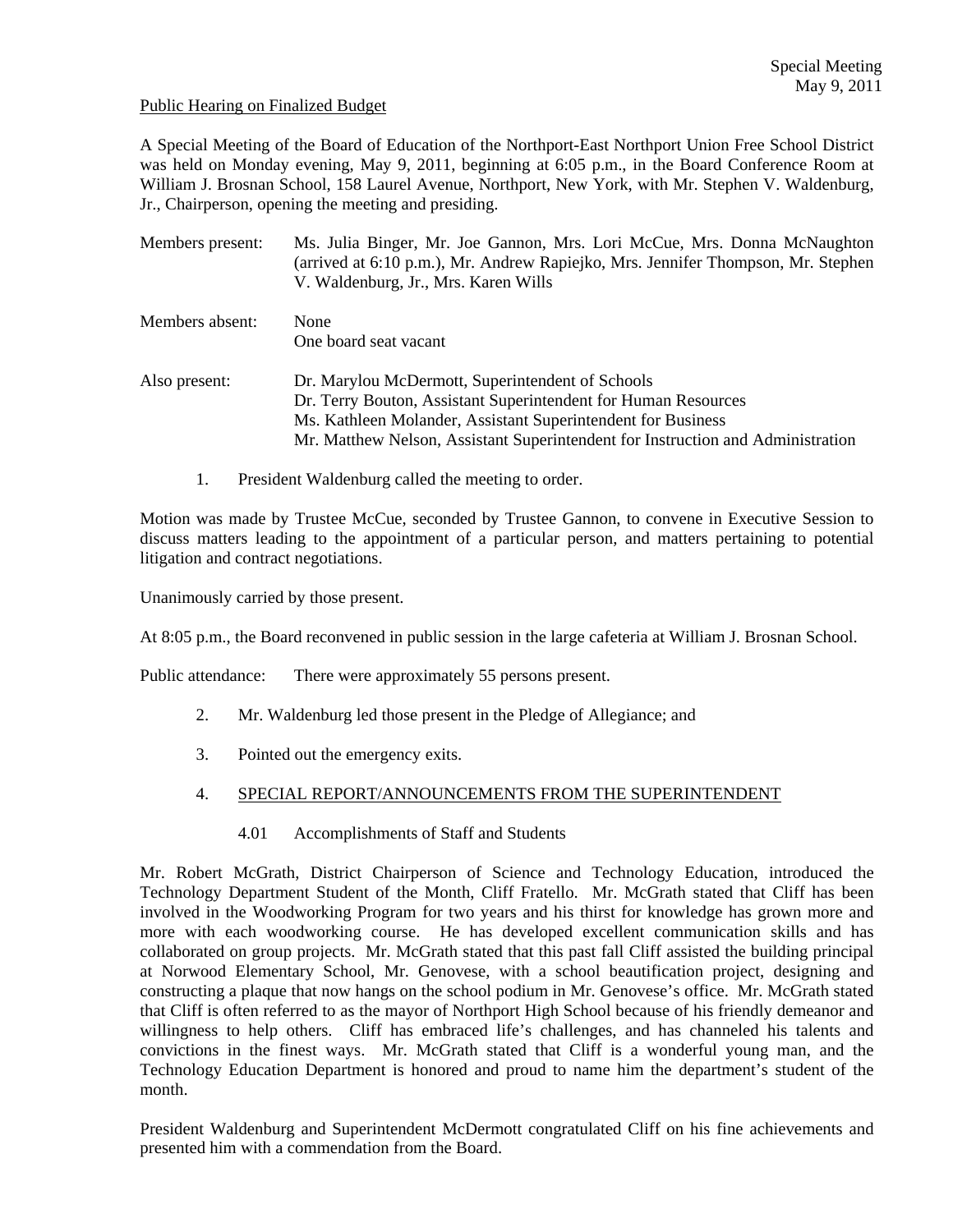4.02 The President of the Board appointed the following members to bring voting returns to the William J. Brosnan School (Election Headquarters) on May 17, 2011: Mrs. McNaughton – Fifth Avenue School, Mrs. McCue – Dickinson Avenue School, and the Board President will report the returns from Election Headquarters.

# 5. BRIEF OVERVIEW BY THE SUPERINTENDENT OF THE PROPOSITIONS ON THE MAY 17, 2011 BALLOT

Dr. Marylou McDermott, Superintendent, stated that Proposition #1 is to vote on the annual school district budget for the 2011-2012 school year in the amount of \$151,178,758. Proposition #2 is to approve an expenditure out of the capital reserve fund in the amount of \$900,000 to replace two boilers at East Northport Middle School and the front stairs at the William J. Brosnan School.

In response to a question, President Waldenburg stated that both propositions are independent.

Superintendent McDermott stated that the tax levy will be 1.69% which is the lowest in the eighteen component districts in Western Suffolk BOCES.

# 6. COMMUNITY QUESTIONS REGARDING THE PROPOSITIONS ON THE MAY 17, 2011 BALLOT

6.01 Communications received regarding the budget:

 6.01.1 Email from Mr. Albert Prisco to Members of the Board, received April 19, 2011, re: reserve fund

Mr. Prisco addressed the Board and stated that Governor Cuomo said a lot of school districts have too much money in reserves and wants the money to go back to taxpayers to make taxes lower. Mr. Prisco asked the Board to explain the district's \$22 million in reserves. Mr. Prisco also stated that the board candidates should have been asked a question regarding their opinion on the teacher's contract.

Ms. Kathleen Molander, Assistant Superintendent for Business, stated that reserves are established for specific purposes and stated that the district's entire reserve fund balance is \$22 million. Ms. Molander stated that approximately \$12 million are reserved funds to be used for a specific purpose. Ms. Molander stated that the unreserved fund balance is just under \$10 million including \$3.5 million which will be returned to the taxpayers to keep the tax rate and tax levy low. The approximately \$6 million in unreserved fund is used for possible contingencies.

In response to a question, Ms. Molander stated that the \$600,000 interfund transfer is a line item in the 2011-2012 budget and will be used for field renovations at Northport Middle School and East Northport Middle School and electrical service at Northport Middle School.

# 7. ADJOURN PUBLIC HEARING AND CONVENE INTO SPECIAL BUSINESS MEETING

Motion was made by Trustee Gannon, seconded by Trustee Binger, to adjourn the Public Hearing and to convene into Special Business Meeting.

## Unanimously carried.

President Waldenburg stated that the Board has received several communications from the public regarding the middle school softball field and noted that Dr. McDermott has looked into the issues and some action has been taken.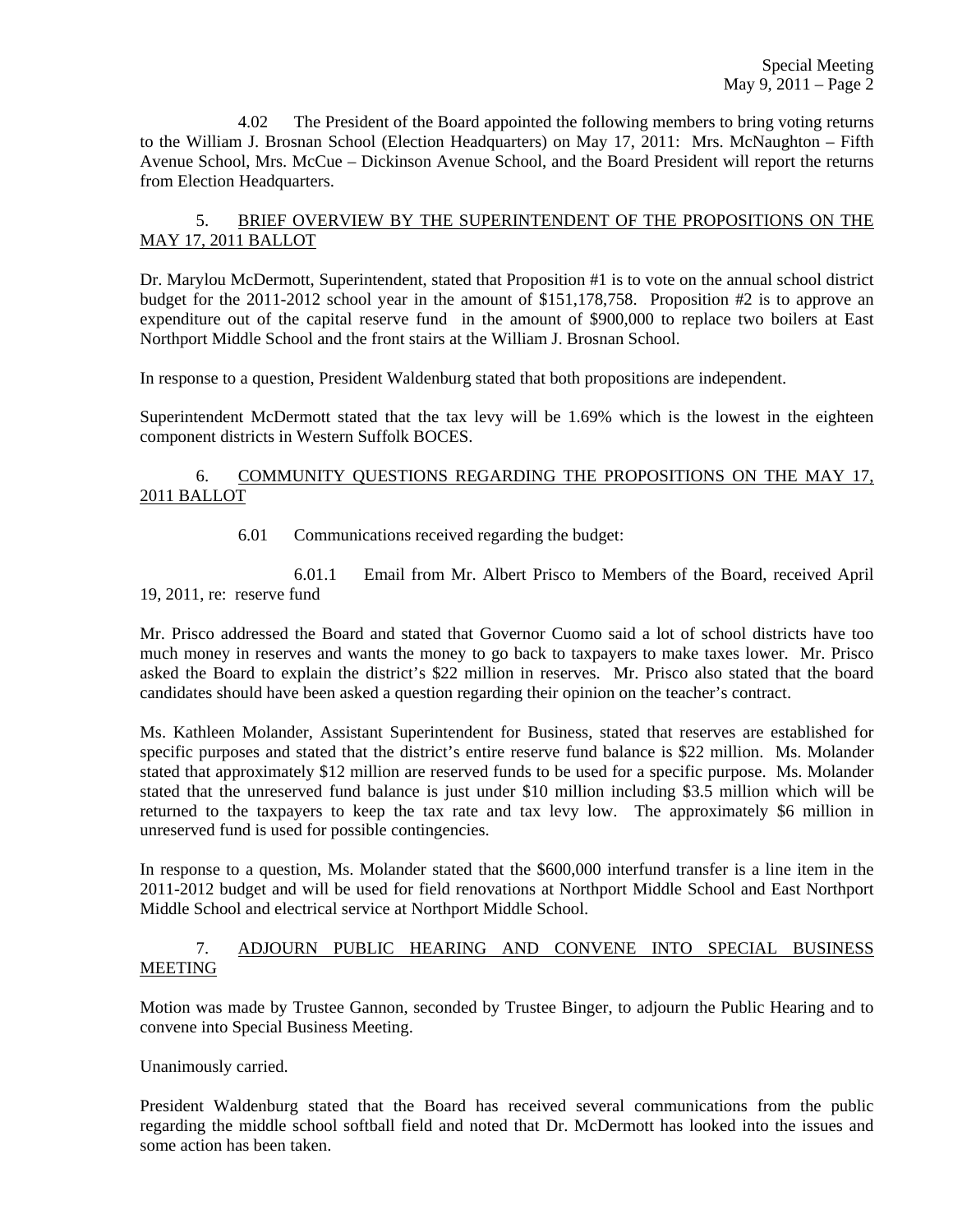Dr. McDermott stated that on Monday, May 2<sup>nd</sup> she inspected both middle school softball and baseball fields with Mr. Anthony Resca, Superintendent of Buildings and Grounds, and Mr. Drew Cronin, Athletic Director. Dr. McDermott stated that there needs to be equity among both schools and genders. Dr. McDermott stated that the following actions were taken: dragging and grooming the four fields with a new layer of clay placed on each field, spectator bleachers will be installed at  $1<sup>st</sup>$  and  $3<sup>rd</sup>$  baselines with the exception of the Northport Middle School baseball field baseline which could only accommodate one large bleacher; and signs will be placed at each field identify the school teams. Dr. McDermott stated that the delivery date of the bleachers to the District is May  $13<sup>th</sup>$ .

Mr. Cronin stated that in addition the groundskeepers have been working on the fields, fixing monuments and getting rid of rocks. Mr. Cronin noted that the fields are safe and playable.

There was a brief discussion regarding maintenance of fields, drainage, growing season and sports seasons and rotation of fields.

7.01 The following communications were received regarding the middle school softball

7.01.1 Email from Ms. KimMarie Ranieri, received April 14, 2011

field:

Mr. Ralph Ranieri addressed the Board and stated that the schools are in shambles and falling apart and that there needs to be fair and equitable distribution between all the teams. Mr. Ranieri noted that the girl's softball team shared uniforms with another team.

| 7.01.2<br>7.01.3<br>7.01.4<br>7.01.5<br>7.01.6 | Email from Mr. Tom Morrison, received April 27, 2011<br>Email from Mr. Carmine Martuscello, received April 27, 2011<br>Email from Mr. Pasquale DeSimone, received April 27, 2011<br>Email from Mr. Richard Mauro, received April 28, 2011 |
|------------------------------------------------|-------------------------------------------------------------------------------------------------------------------------------------------------------------------------------------------------------------------------------------------|
| 7.01.7                                         | Email from Ms. Angela McCusker, received April 29, 2011<br>Email from Ms. Catherine Warnock, received May 3, 2011                                                                                                                         |

Mr. Steve Navas from the Northport Little League addressed the Board and stated that the District needs to take a proactive approach to field maintenance and noted that the JV field at the high school is substandard. Mr. Navas stated that the fields are not ready for use in the spring for the athletes and noted that the field maintenance should being in March and that the fields should be raked before every game and every other day.

There was a brief discussion regarding field maintenance schedules, preventative maintenance and equity among teams.

Motion was made by Trustee Gannon, seconded by Trustee Rapiejko, to move an item of new business forward and approve the following resolution:

 "BE IT RESOLVED, that the Board of Education hereby authorizes the school attorney, Ingerman Smith, L.L.P., to initiate legal action on behalf of the Board of Education to enforce promises and/or representation made concerning the Northport Power Plant property, including the promise not to challenge real property tax assessments on the property, against Long Island Power Authority, Long Island Lighting Company d/b/a LIPA, National Grid, US8, Inc. a/k/a National Grid USA, Inc., National Grid Generation, LLC, National Grid, P.L.C., KeySpan Corporation, KeySpan Generation, L.L.C., Keyspan Electric Services, L.L.C., KeySpan Energy Trading Services, L.L.C., and Brooklyn Union Gas, and any other predecessor or successor entities."

Board Counsel John Gross, stated that the resolution authorizes Ingerman Smith LLP to institute a suit on behalf of the District against LIPA and various LIPA corporations on the premises that certain promises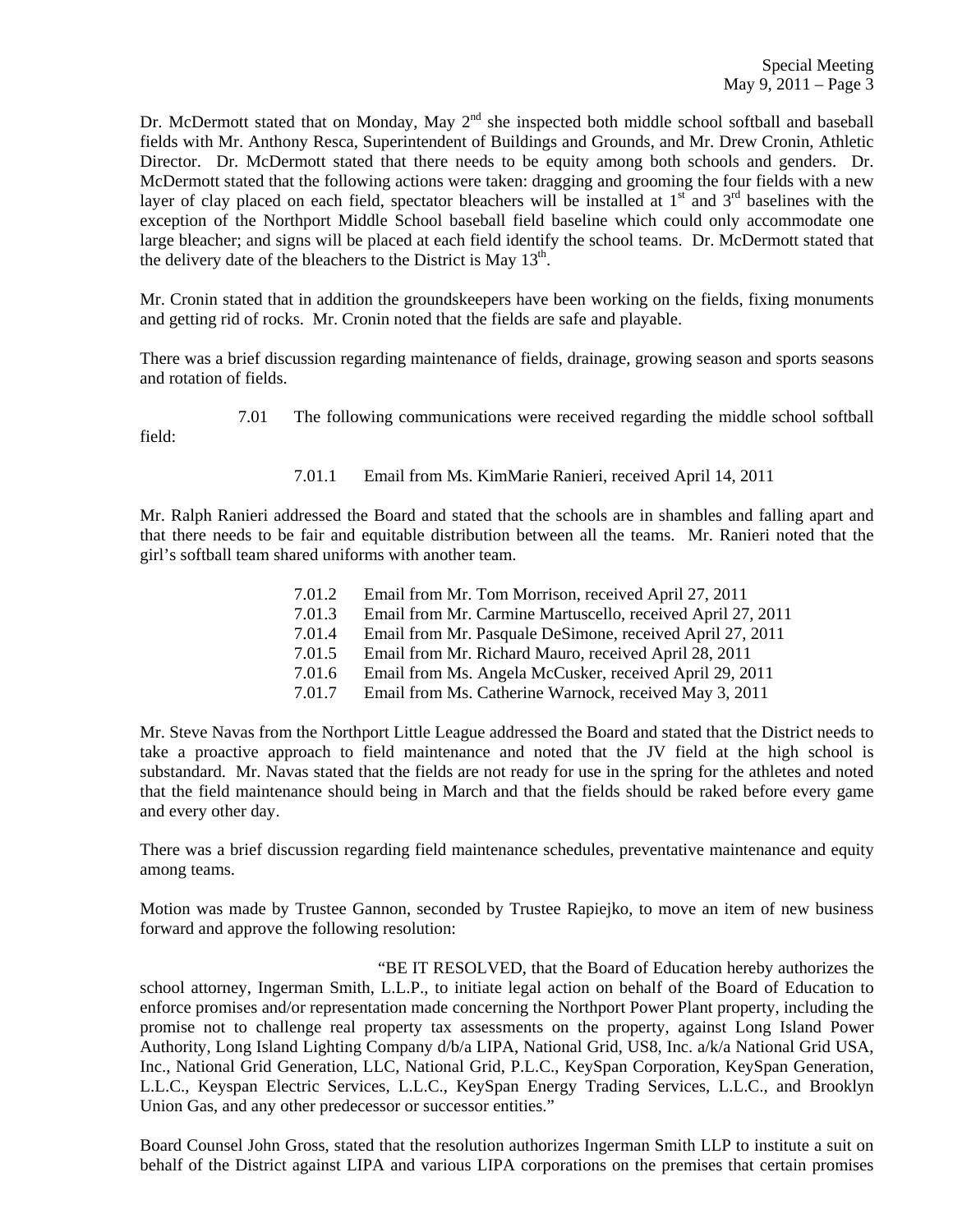were made to the Town of Huntington and the Northport-East Northport School District to not institute a tax certiorari proceeding until after 20123. Mr. Gross stated that he will be co-counsel along with the Town of Huntington attorney and that the town attorney is instituting a separate proceeding. The suit seeks an injunction to stop the tax certiorari proceeding.

There was a brief discussion regarding the initiation of the suit, separate litigation between the District and the Town, and costs of litigation.

Vote on Trustee Gannon's motion to move the new item of business forward and approve the resolution to authorize Ingerman Smith LLP to initiate legal action was unanimously carried.

Motion was made by Trustee Gannon, seconded by Trustee McNaughton, to approve all items under 8. and 9.

### 8. APPROVAL OF MINUTES, TREASURER'S REPORT AND MONTHLY SUMMARY OF RECEIPTS AND DISBURSEMENTS

8.01 Minutes

- 8.01.1 Regular Meeting, February 28, 2011
- 8.01.2 Special Meeting, March 1, 2011
- 8.01.3 Special Meeting, March 7, 2011
- 8.01.4 Special Meeting, March 21, 2011
- 8.01.5 Special Meeting, March 28, 2011
- 8.01.6 Preliminary Public Hearing and Business Items, April 6, 2011
- 8.01.7 Special Meeting to Finalize Budget and Business Items, April 13, 2011
- 8.01.8 Special Meeting for BOCES Vote and Business Items, Public Work

Session, April 28, 2011

8.01.9 Special Meeting, May 2, 2011

Trustee McCue requested that item 9.01.6 (Schedule M – Tenure) be withdrawn.

Motion was made by Trustee Gannon, seconded by Trustee McCue, to table item 9.01.6 (Schedule M – Tenure).

Unanimously carried.

### 9. SUPERINTENDENT'S REPORT, GENERAL

 9.01 Personnel Schedules, each dated May 9, 2011, and each attached and made part of the official minutes:

- 9.01.1 Schedule A Certified Staff
- 9.01.2 Schedule B Non-Instructional Staff
	- 9.01.3 Schedule C Salary Transfers
	- 9.01.4 Schedule D Extra Pay
	- 9.01.5 Schedule J Committee on Special Education
	- 9.01.6 Schedule M TABLED
	- 9.01.7 Schedule L PDC UTN
- 9.01.8 Schedule K PDC NASA

9.02 Rescinding the following policies (first reading):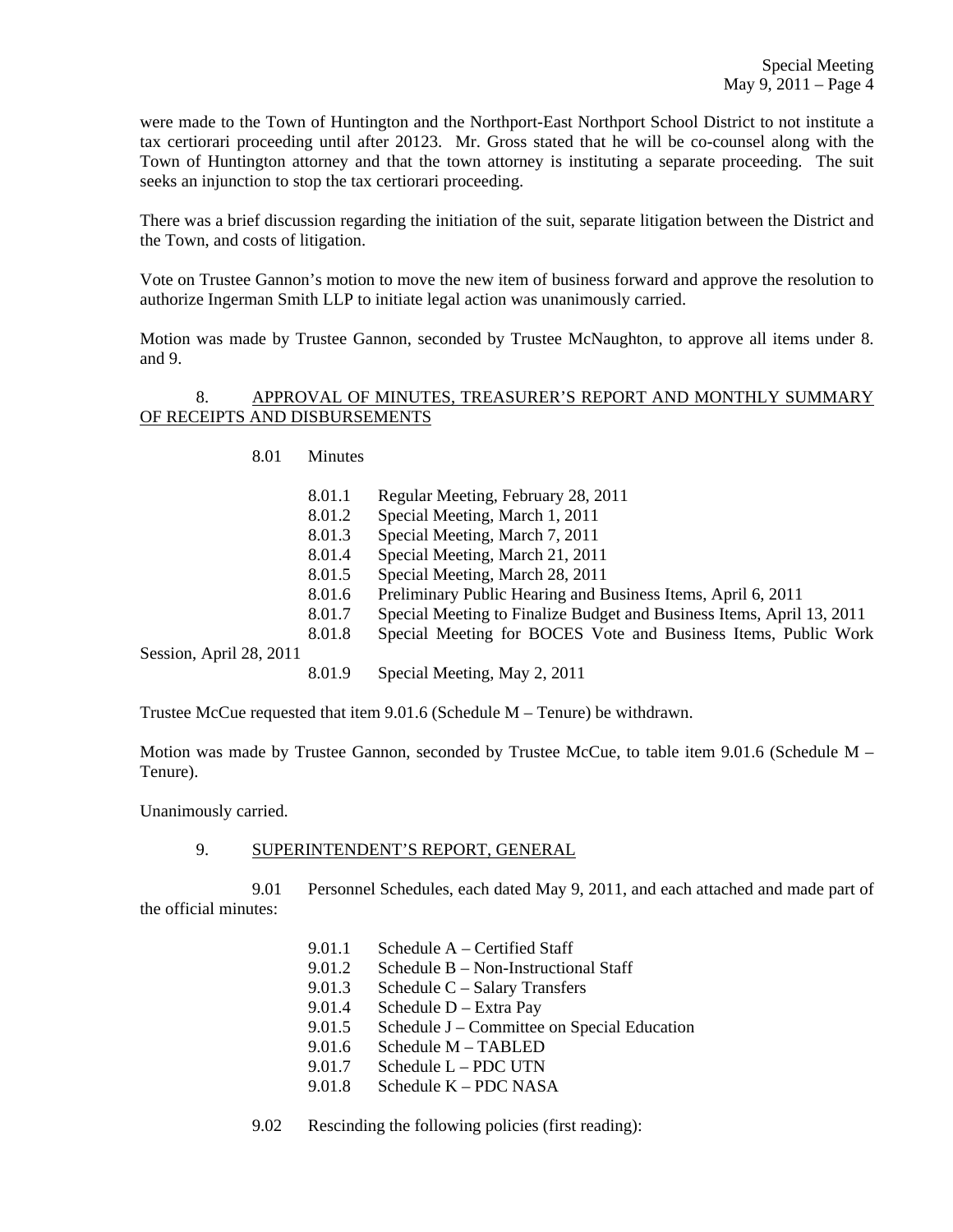- 9.02.1 Policy #4116.24 "Personnel Duties and Responsibilities"
- 9.02.2 Policy #9410 "Date of Board Elections"
- 9.02.3 Policy #9510/9520 "Absentee Ballots/Disabled Voters"

Vote on Trustee Gannon's motion to approve all items under 8. and 9. with the exception of tabled item 9.01.6 (Schedule M – Tenure) was unanimously carried.

Motion was made by Trustee Gannon, seconded by Trustee McCue, to approve all items under 10., excluding severed items 10.06 and 10.08.

#### 10. SUPERINTENDENT'S REPORT FINANCIAL

10.01 Taking specified action on the following BIDS:

#### EDUCATIONAL:

 10.01.1 Award – Musical Instrument Sanitizing 10.01.2 Award – Musical Instrument Accessories

10.01.3 Award – Musical Instrument Repairs

### CAPITAL PROJECT:

10.01.4 Award – Boiler Replacement at Fifth Avenue Elementary School

10.02 Approving transfer of general fund appropriations in the 2010-2011 budget

 10.03 Approving a grant donation in the amount of \$500 from Stanley and Marion Bergman Family Charitable Fund in the Long Island Community Foundation to be used for general support of the Academy of Finance

10.04 Receiving the following donations to the District:

 10.04.1 \$200.00 from Robert Schildkraut to the Lt. Commander Christopher C. Tragna Memorial Scholarship

 10.04.2 \$250.00 from Charles and Barbara Tragna to the Lt. Commander Christopher C. Tragna Memorial Scholarship

10.05 Approving the following resolution:

 "RESOLVED, that the Board of Education accept the donation of \$200.00 toward the purchase of supplies for Dickinson Avenue Elementary School and increase the 2010-2011 budget code A2110.5030.11.0200 by \$200.00 for this purpose.

 RESOLVED, that the Board of Education hereby approves an increase in the revenue code A2705 of the 2010-2011 budget by \$200.00 with the understanding that this increase in revenue is the result of a donation from Newsday for participation in the FutureCorps program"

10.06 Severed

 10.07 Authorizing the Board President to sign a contract with the following school districts to provide Health Services for Northport-East Northport students attending school in that district for the 2010-2011 school year: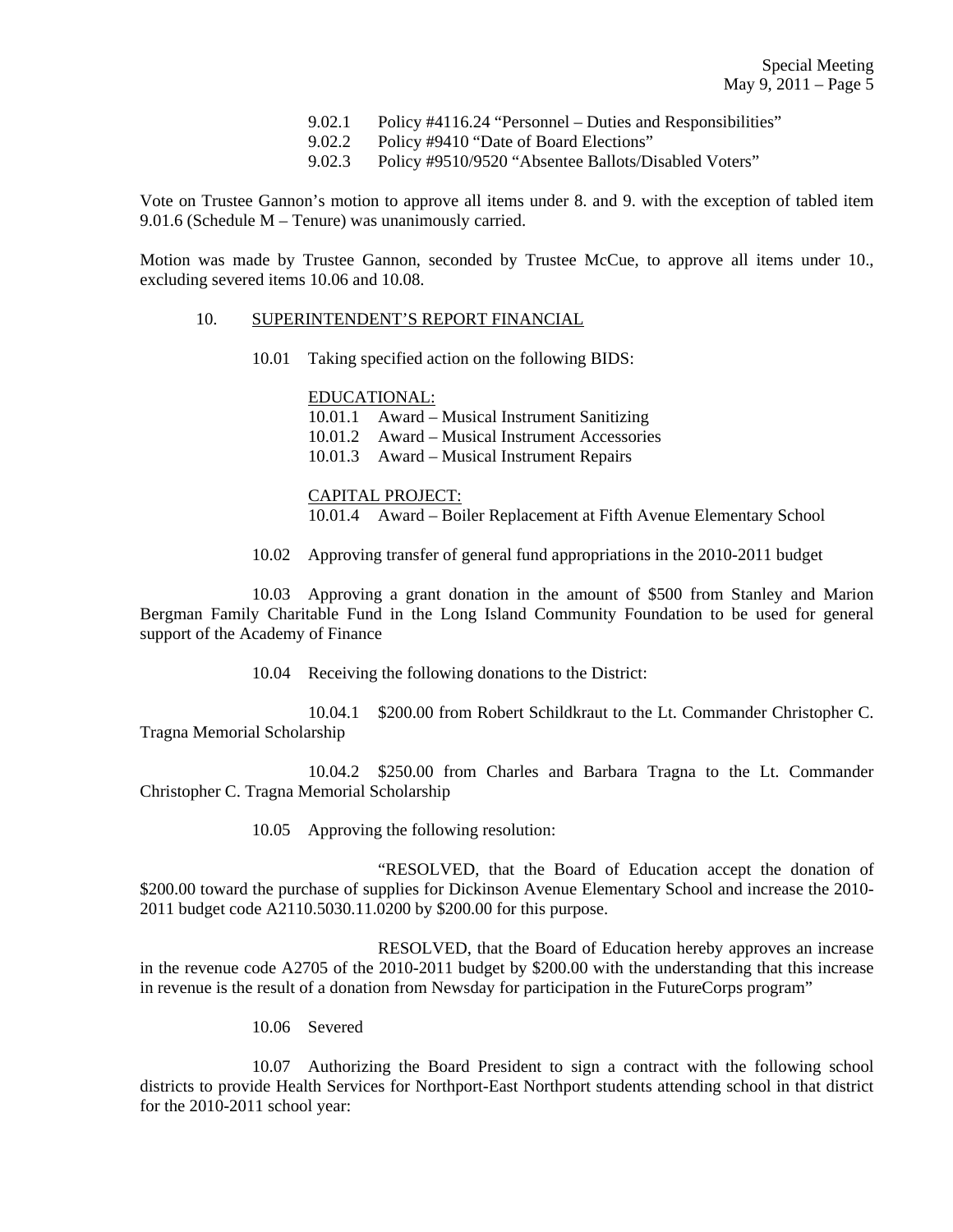10.07.1 South Huntington Union Free School District, one-hundred-four (104) students attending St. Anthony's High School @ \$732.84, plus one (1) student attending St. Anthony's high School for 24 weeks @ \$439.68, and eighteen (18) students attending Long Island School for the Gifted at \$ 732.84, totaling \$89,846.16.

 10.07.2 Hauppauge Union Free School District, two (2) students attending Ivy League School @ \$755.51, totaling \$1,1511.02.

10.08 Severed

10.09 Approving the following resolution:

 "RESOLVED, that the Board of Education accept the donation of \$1,000.00 toward the purchase of supplies for Pulaski Road Elementary School and increase the 2010-2011 budget code A2110.5030.16.0200 by \$1,000.00 for this purpose.

 RESOLVED, that the Board of Education hereby approves an increase in the revenue code A2705 of the 2010-2011 budget by \$1,000.00 with the understanding that this increase in revenue is the result of a donation from Lifetouch National School Studios"

Vote on Trustee Gannon's motion to approve all items under 10., excluding severed items 10.06 and 10.08, was unanimously carried.

Motion was made by Trustee Gannon, seconded by Trustee Thompson, to approve item 10.06

10.06 Approving the following resolution:

## **TAX ANTICIPATION NOTE RESOLUTION OF NORTHPORT-EAST NORTHPORT UNION FREE SCHOOL DISTRICT, NEW YORK, ADOPTED MAY 9, 2011, AUTHORIZING THE ISSUANCE OF NOT TO EXCEED \$50,000,000 TAX ANTICIPATION NOTES IN ANTICIPATION OF THE RECEIPT OF TAXES TO BE LEVIED FOR THE FISCAL YEAR ENDING JUNE 30, 2012**

"RESOLVED BY THE BOARD OF EDUCATION OF NORTHPORT-EAST NORTHPORT UNION FREE SCHOOL DISTRICT, IN THE COUNTY OF SUFFOLK, NEW YORK, AS FOLLOWS:

Section 1. Tax Anticipation Notes (herein called "Notes") of Northport-East Northport Union Free School District, in the County of Suffolk, New York (herein called "District"), in the principal amount of not to exceed \$50,000,000, and any notes in renewal thereof, are hereby authorized to be issued pursuant to the provisions of Sections 24.00 and 39.00 of the Local Finance Law, constituting Chapter 33-a of the Consolidated Laws of the State of New York (herein called "Law").

Section 2. The following additional matters are hereby determined and declared:

(a) The Notes shall be issued in anticipation of the collection of real estate taxes to be levied for school purposes for the fiscal year commencing July 1, 2011 and ending June 30, 2012, and the proceeds of the Notes shall be used only for the purposes for which said taxes are levied.

date of their issuance.

(b) The Notes shall mature within the period of one year from the

(c) The Notes are not issued in renewal of other notes.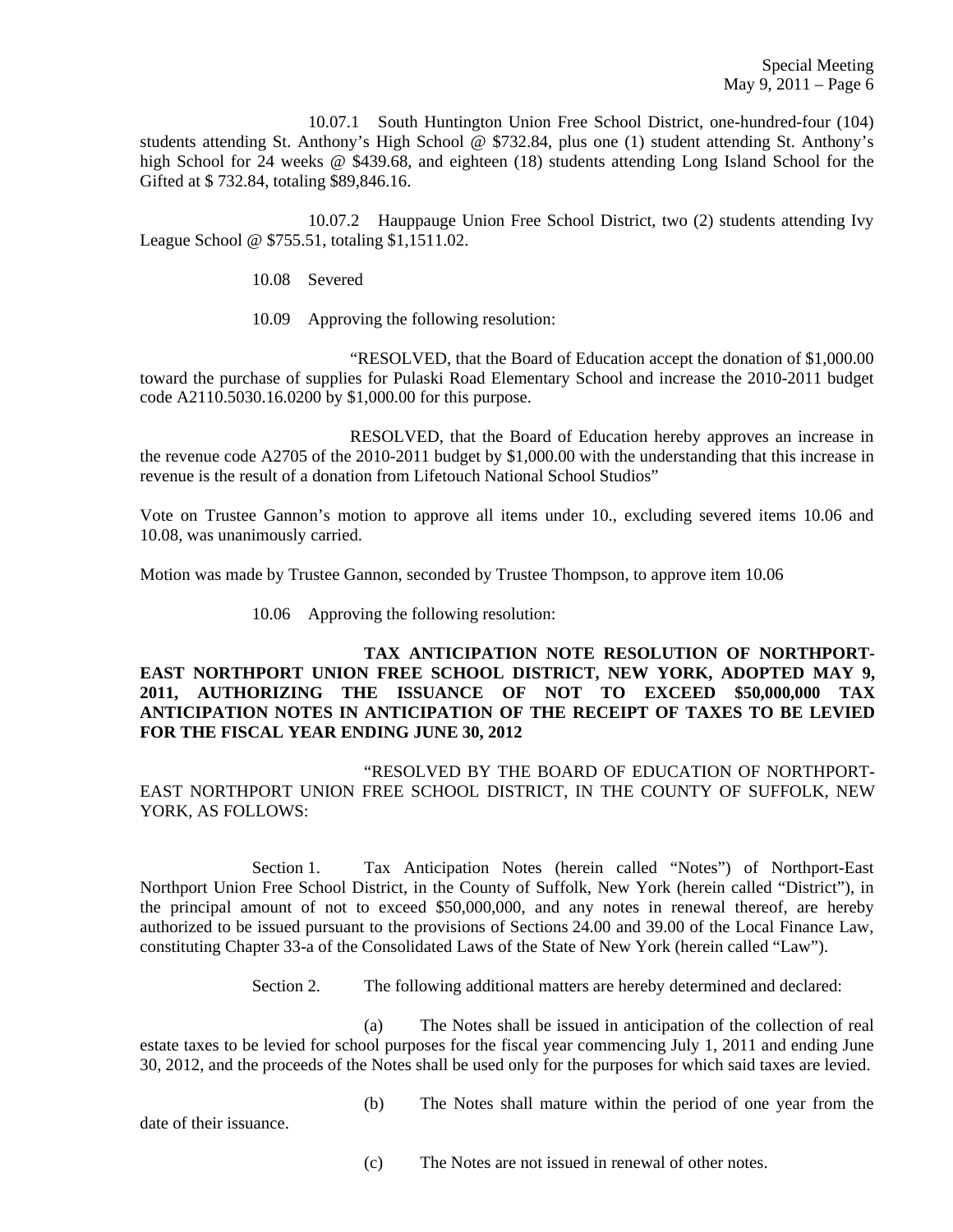(d) The total amount of such taxes remains uncollected at the date of

adoption of this resolution.

Section 3. The Notes hereby authorized shall contain the recital of validity prescribed by Section 52.00 of the Law and shall be general obligations of the District, and the faith and credit of the District are hereby pledged to the punctual payment of the principal of and interest on the Notes and unless the Notes are otherwise paid or payment provided for, an amount sufficient for such payment shall be inserted in the budget of the District and a tax sufficient to provide for the payment thereof shall be levied and collected.

Section 4. Subject to the provisions of this resolution and the Law, and pursuant to Sections 50.00, 56.00, 60.00 and 61.00 of the Law, the power to sell and issue the Notes authorized pursuant hereto, or any renewals thereof, and to determine the terms, form and contents, including the manner of execution, of such Notes, and to execute arbitrage certifications relative thereto, is hereby delegated to the President of the Board of Education, the chief fiscal officer of the District.

Section 5. The Notes shall be executed in the name of the District by the manual signature of the President of the Board of Education, the Vice President of the Board of Education, the District Treasurer, the District Clerk, or such other officer of the District as shall be designated by the chief fiscal officer of the District, and shall have the corporate seal of the District impressed or imprinted thereon which corporate seal may be attested by the manual signature of the District Clerk.

Section 6. This resolution shall take effect immediately.

Trustee Gannon stated that he drafted a letter sponsoring an amendment to the Suffolk County Tax Act which would adjust the tax collection schedule. Mr. Gannon noted that school districts through the state issue tax warrants in August and collect the tax levies in September to coincide with the start of school. Only in Suffolk County requires that such bills be sent in December. As a result, school districts must borrow on tax anticipation notes and the interest charged could be substantial if the amount borrowed is large. Mr. Gannon noted that Suffolk County accounts for 60% of the statewide total in TAN borrowing. Mr. Gannon requested the Board solicit the assistance of the New York State School Boards Association and also place the letter on the District's website for the community to join this effort.

 10.06.1 Email from Mr. Albert Prisco to Members of the Board, received May 2, 2011, re: TANs. Mr. Prisco was unavailable to address his letter.

President Waldenburg requested that a copy of Trustee Gannon's letter be forwarded to Mr. Prisco.

Vote on Trustee Gannon's motion to approve item 10.06 was unanimously carried.

Motion was made by Trustee McCue, seconded by Trustee Gannon, to table item 10.08 until the June 20, 2011 meeting.

Unanimously carried.

Dr. McDermott introduced Ms. Julia Lang-Shapiro, the new District Chairperson of Art, and Mr. Terrence Hinson, the new District Chairperson of Guidance

- 11. SUPERINTENDENT'S REPORT FOR INFORMATION ONLY
	- 11.01 Schedule H Use of Facilities
	- 11.02 Schedule I Home Instruction